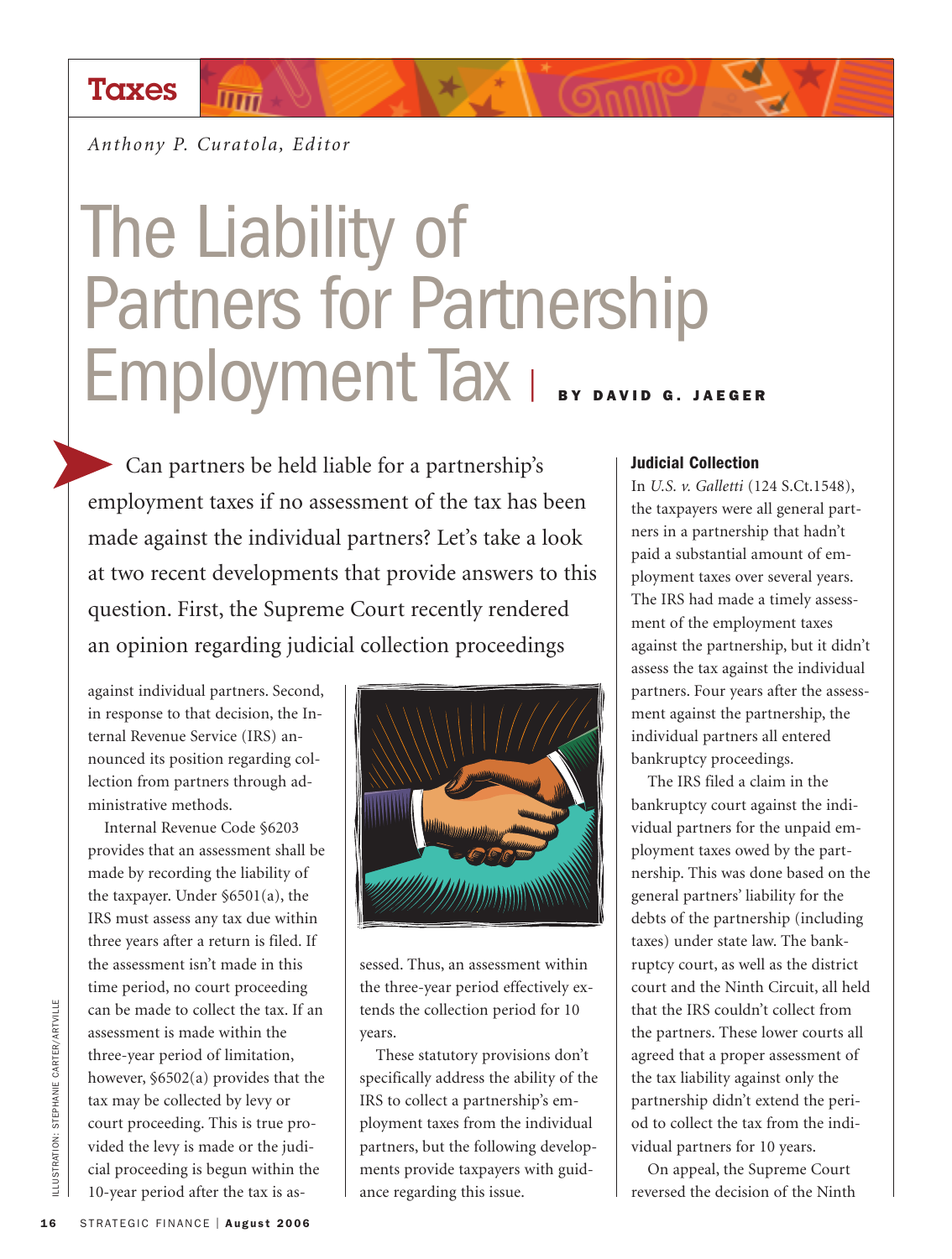Circuit and held that the IRS could collect the partnership's unpaid employment tax liability from the individual partners. According to the Court, §6203 refers to assessment of the liability of the taxpayer. Regarding employment taxes, §3402(a) requires every employer making payment of wages to deduct and withhold employment taxes. Also, §3403 states that the employer shall be liable for the payment of the tax that is required to be deducted and withheld. In the case where an employer fails to pay employment taxes, it is therefore clear that the liable taxpayer is the employer (in this case, the partnership). Thus, where an assessment is made against the partnership, the requirement of §6203 has been met since the liability of the taxpayer (the employer) has been assessed.

The Court also pointed out that under §6501 and §6502 it is the tax that is being assessed, not the taxpayer. Once a tax is properly assessed, nothing in the Code requires the IRS to duplicate its efforts by separately assessing the same tax against individuals or entities who are not the actual taxpayer but are, under state law, liable for payment of the taxpayer's debt. The assessment of the employment tax liability against the partnership is sufficient to extend the statute of limitation to collect the tax in judicial proceedings from the general partners, who are liable for the payment of the partnership's debts. In short, no assessment of the employment tax liability against the individual general partners is required.

By way of footnotes, the Court limited its opinion to situations where the IRS was attempting to collect the partnership's tax liabilities from the general partners in a

judicial proceeding. The Court pointed out that it wasn't addressing the question of whether an assessment only against the partnership is sufficient for the IRS to commence administrative collection of the partnership's tax debt from the partners by way of lien or levy. Also, the Court declined to address whether an assessment against the partnership is sufficient to create liability against the partners for interest and penalties absent a separate notice and demand on them individually.

### **Administrative Collection**

In response to the Supreme Court decision in Galletti, the IRS issued Chief Counsel Notice 2005-003. The Notice states that the Galletti holding doesn't alter the Service's position regarding administrative collection of a partnership's tax liability from the partners. The position of the IRS is that it can enforce the tax lien and take administrative levy action against a general partner based on the assessment, notice, and demand for payment directed only to the partnership.

Section 6321 states that if any person liable to pay a tax fails to do so after demand, a federal tax lien arises on that person's property and rights to property. According to the IRS, since state law makes a general partner derivatively liable for the debts of the partnership, the general partner is considered a person liable to pay the partnership's tax. Once the IRS makes an assessment against the partnership and gives a notice and demand for payment to the partnership, the notice and demand is imputed to all of the general partners. The property of the individual general partners, since they are liable for the tax, is then

subject to the tax lien arising from the assessment of the partnership tax.

The IRS may then levy on a general partner's property and rights to property in order to collect the partnership's employment tax liability. The IRS feels that this can be done based on §6331(a), which states that if any person liable to pay any tax fails to pay, the Service may levy upon that person's property and property rights. Since the IRS views a general partner as a "person liable to pay" the partnership tax, the partner's individual property can be seized under the levy provision.

Clearly, the IRS takes the position that assessment of employment taxes against the partnership is all that's necessary to extend the 10 year administrative collection period during which it can collect from the partners. No assessment against the individual partners is required for this extension. Despite this position, the Notice does point out that the partners do have certain rights regarding notice before administrative collection can occur.

Section  $6320(a)(1)$  requires that written notice of the right to a Collection Due Process (CDP) hearing be given to any person described in §6321 (any person liable to pay the tax who is described in a Notice of Federal Tax Lien). Since general partners are liable to pay the partnership tax liabilities, the IRS states that separate CDP notices should be given to the partnership as well as to all the general partners.

Also, under §6330(a)(1), written notice of the right to a CDP hearing must be given to a person liable to pay the tax prior to any levy on that person's property. Where there is